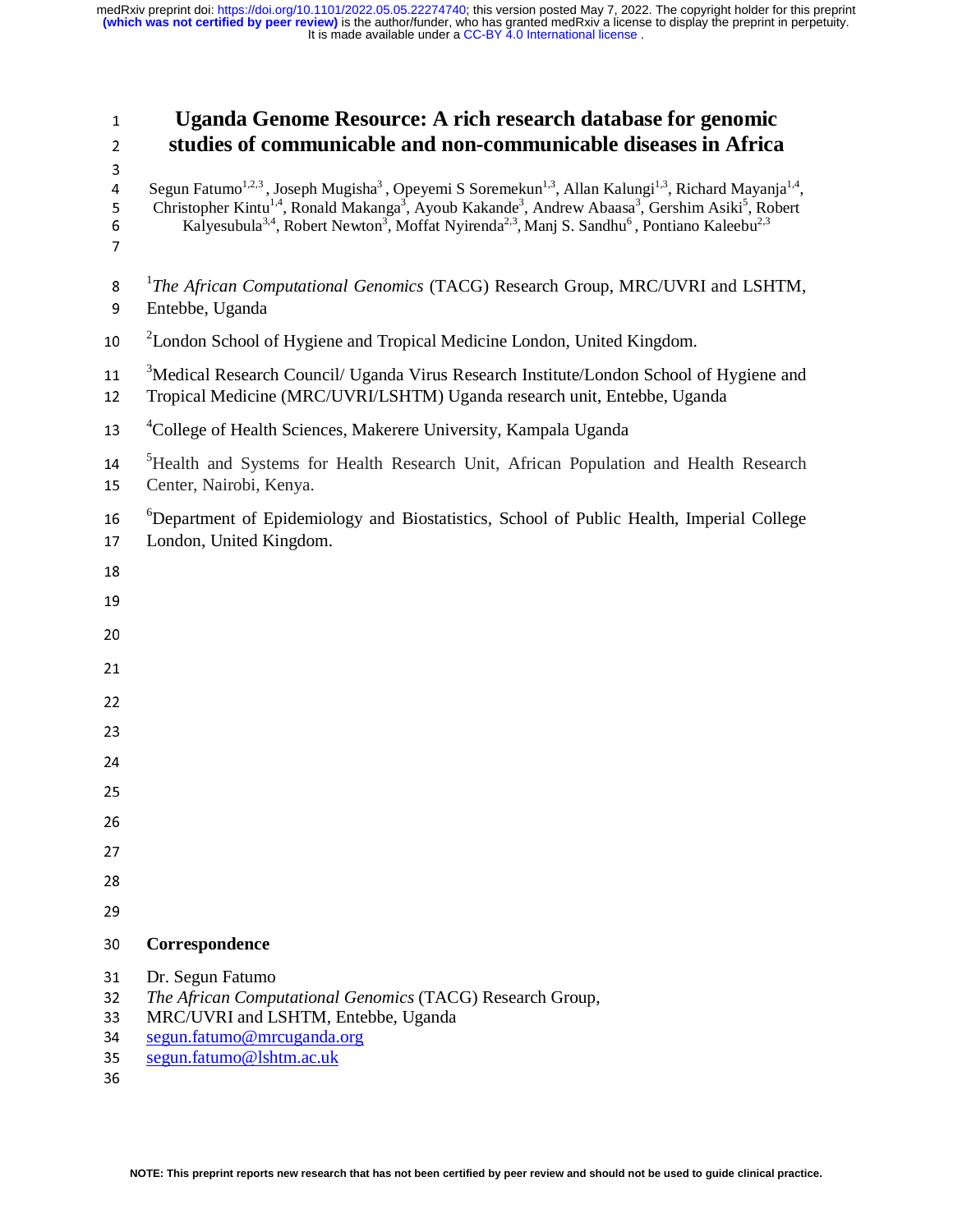#### <sup>37</sup>**Abstract**

<sup>38</sup>The Uganda Genome Resource (UGR) is a well characterised genomic database, with a range 39 of phenotypic communicable and non-communicable diseases and risk factors generated 40 from the Uganda General Population Cohort (GPC) - a population-based open cohort study <sup>41</sup>established in 1989 by the Medical Research Council (MRC) UK in collaboration with the 42 Uganda Virus Research Institute (UVRI).<br>43

<sup>44</sup>In 2011, UGR was launched with genotype data on ~5000 and whole genome sequence data 45 on  $\sim$ 2000 Ugandan individuals from 9 ethno-linguistic groups. Leveraging other available 46 platforms at the MRC Uganda such as Biorepository centre for sample storage, Clinical <sup>47</sup>Diagnostic Laboratory Service (CDLS) for sample diagnostic testing, sequencing platform <sup>48</sup>for DNA extraction, Uganda Medical informatics Unit (UMIC) for large-scale data analysis, <sup>49</sup>GPC for additional sample collection, UGR is strategically poised to expand and generate 50 scientific discoveries.

51

52 Here, we describe UGR and highlight the important genetic findings thus far including how<br>53 UGR is providing opportunities to: (1) discover novel disease susceptibility genetic loci; (2) UGR is providing opportunities to: (1) discover novel disease susceptibility genetic loci; (2) 54 refine association signals at new and existing loci; (3) develop and test Polygenic Risk Score <sup>55</sup>(PRS) to determine individual's disease risk; 4) assess how some risk factors including 56 infectious diseases are causally related to non-communicable diseases (NCDs) in Africa; (5) <sup>57</sup>develop research capacity for genomics in Africa; and (6) enhance African participation in 58 the global genomics research arena. Leveraging established research infrastructure, expertise, 59 local genomic leadership, global collaboration and strategic funding, we anticipate that UGR <sup>60</sup>can develop further to a comparable level of European and Asian large-scale genomic 61 initiatives.

- 62
- 63
- 64
- 
- 

<sup>67</sup>**Keywords**: Genomics, Uganda, NCDs, GPC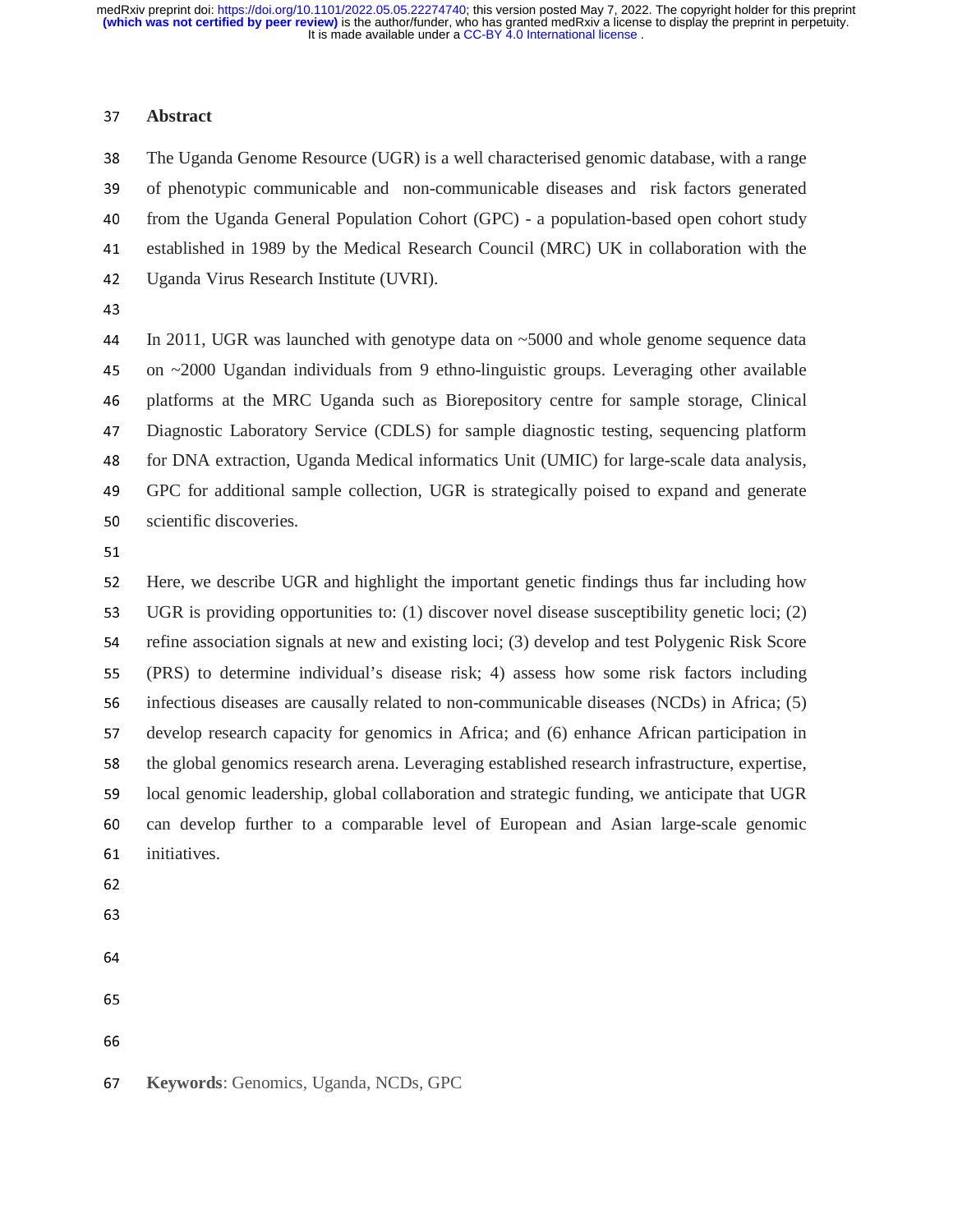68

#### <sup>69</sup>**Introduction**

<sup>70</sup>The genetic diversity in Africa is far greater than in any other region across the globe but 71 unfortunately, the vast majority of genomic studies have been performed in European <sup>72</sup>ancestry populations (PMID: 35145307). Uganda is located in East Africa with four major <sup>73</sup>ethic groups and over 40 languages. The rich linguistic, ethnic, and cultural diversity of 74 Uganda provides an unprecedented opportunity to understand the level of the genetic<br>75 structure in Uganda populations. To advance genetic epidemiology of communicable and 75 structure in Uganda populations. To advance genetic epidemiology of communicable and<br>76 non-communicable diseases (NCDs) in Uganda, the Ugandan Genome Resource (UGR) was non-communicable diseases (NCDs) in Uganda, the Ugandan Genome Resource (UGR) was 77 launched in 2011 to prospectively collect a wide range of NCDs, infectious disease risk<br>78 factors including information on lifestyle, family history social determinant, demographics, factors including information on lifestyle, family history social determinant, demographics, <sup>79</sup>sexual health & reproductive behaviour, past illness, mental health, treatment and 80 immunisation and environmental risk factors (Asiki *et al.*, 2013).

81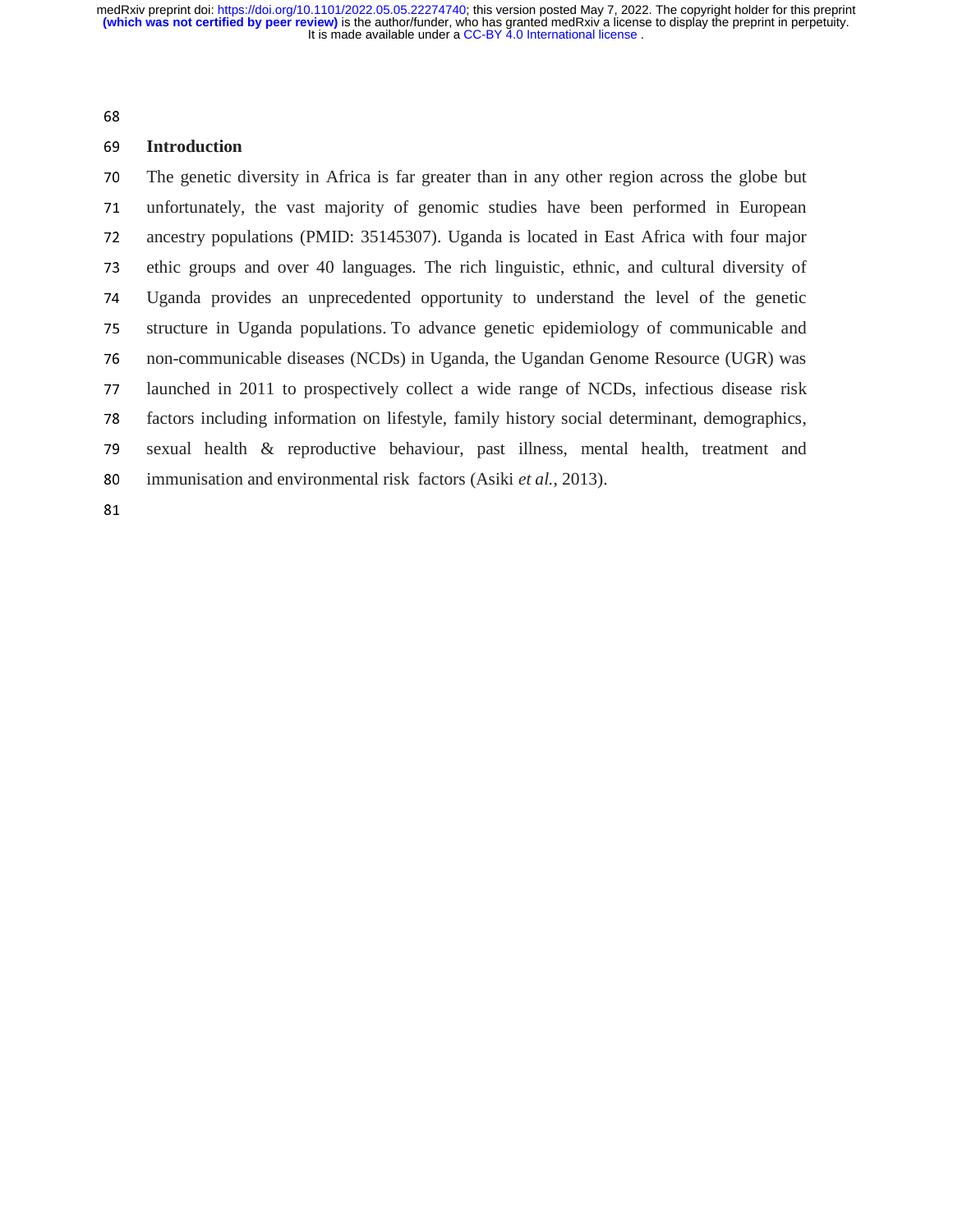82 Here, we provide a detailed description of UGR which is different from previous publications 83 on GPC that focused on specific aspects (Asiki *et al.*, 2013) or population genetics and 84 genome-wide association analyses of cardiometabolic traits in UGR data (Gurdasani *et al.*, <sup>85</sup>2019), we aim to give an overview of UGR as a resource including detailed phenotype 86 availability, genomic data generation, sample characteristics, genetic discoveries to date, and 87 finally to its data access and sharing policy.



**UGR's Strategic Design for Continuous Expansion and Maintenance** 

- 88 Figure 1: UGR strategic vision for continuous expansion and maintenance. UGR continues to<br>89 offer as a valuable platform for investigating the genetics of NCDs and relationship with
- 89 offer as a valuable platform for investigating the genetics of NCDs and relationship with<br>90 infectious diseases in Africa.
- infectious diseases in Africa.

# <sup>91</sup>**Study Population – The General Population Cohort (GPC)**

<sup>92</sup>The GPC is a population-based study of approximately 22,000 individuals residing in 25 93 neighbouring villages in the Kyamulibwa sub-county, Kalungu district in rural south-western <sup>94</sup>Uganda. The study was founded in 1989 by the Medical Research Council UK (MRC UK) in 95 collaboration with the Uganda Virus Research Institute (UVRI) to study the epidemiology of <sup>96</sup>HIV in a general population. The GPC population was initially recruited and assessed 97 through annual house-to-house census and survey rounds until 2012, when biannual surveys 98 commenced. Since its establishment, 26 rounds of survey and 29 rounds of census have been <sup>99</sup>undertaken. Before any survey procedures are carried out, written informed consent is 100 obtained from participants on the use of their clinical records for research purposes and 101 sample storage for future use (Asiki et al., 2013). Data collected includes serological,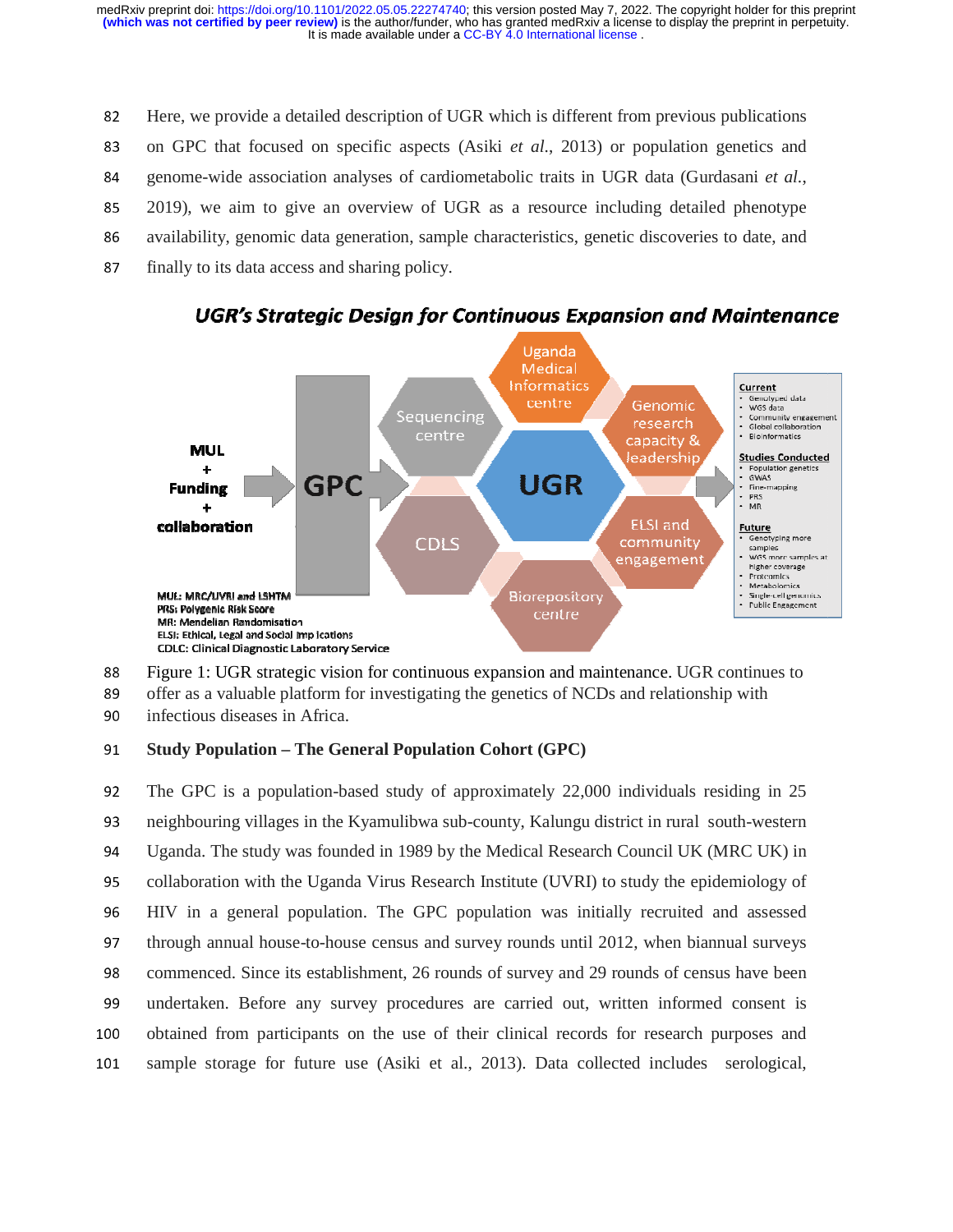102 demographic, and medical information from participants. Information regarding mortality, <sup>103</sup>fertility, sexual behaviour migration, HIV infection perception are routinely collated.

104

105 The GPC Round 22 study of 2011 focused on the genetics and epidemiology of 106 communicable and non-communicable disease. The survey round which was used to establish<br>107 the Ugandan Genome Resource (UGR) consisted of five main stages, including mobilization <sup>107</sup>the Ugandan Genome Resource (UGR) consisted of five main stages, including mobilization <sup>108</sup>(recruitment and consenting), mapping, census, survey, and results feedback and clinical 109 follow-up. The specific objectives of this survey then were:

- 110 To create a one-of-a-kind study for expanding on a large-scale prospective cohort <sup>111</sup>research in an African population to evaluate a wide range of health indices—and to 112 lay the platform for longer-term investigations.
- 
- 

<sup>113</sup>• Using population, genetic and epidemiological techniques to provide aetiological 114 insights into variance in cardio-metabolic and infectious risk factors.

**115** • To help develop public health policies in other African countries by informing health 116 policy and public health programs aimed at addressing the rise in NCDs in Uganda.<br>117 The cohort continues to offer as a valuable platform for investigating the relations

The cohort continues to offer as a valuable platform for investigating the relationship 118 between communicable illnesses and NCDs in a regular annual survey of GPC.

119

## <sup>120</sup>**Genotype generation, quality control and Imputation**

<sup>121</sup>The 2.5M Illumina chip array was used to genotype nearly 5,000 Ugandans at the Wellcome <sup>122</sup>Trust Sanger Institute. Gurdasani and Fatumo et al 2019 have presented the quality control <sup>123</sup>steps (Gurdasani *et al.*, 2019). In summary, we used a strict quality control process to 124 perform a series of steps in a logical order to eliminate a total of 39,368 autosomal markers that failed to meet the quality metrics for SNP call rate ( $>97$  percent, 25,037 SNPs) and HWE<br>126 ( $p<1x10^{-8}$ , 14,331 SNPs). During sample OC, a total of 91 samples were eliminated because  $(p<1x10^{-8}, 14,331$  SNPs). During sample QC, a total of 91 samples were eliminated because 127 they failed the quality standards for sample call rate  $(>97%)$  or heterozygosity 128 (HO=0.209333±0.007416 matching to the mean±3SD), or the sex extrapolated from the X-129 chromosome did not correspond to the reported sex. Three further samples were eliminated<br>130 due to high relatedness (IBD>0.90). There were no samples that were classified as outliers in due to high relatedness (IBD>0.90). There were no samples that were classified as outliers in 131 terms of population or ancestry. 2,230,258 autosomal markers and 4778 samples that met the 132 stated threshold were subjected to further analysis. We carried out SNP Phasing with the aid 133 of SHAPEIT2 (Delaneau, Coulonges and Zagury, 2008) using default settings, then <sup>134</sup>imputation was done with IMPUTE2 (Howie, Donnelly and Marchini, 2009). All samples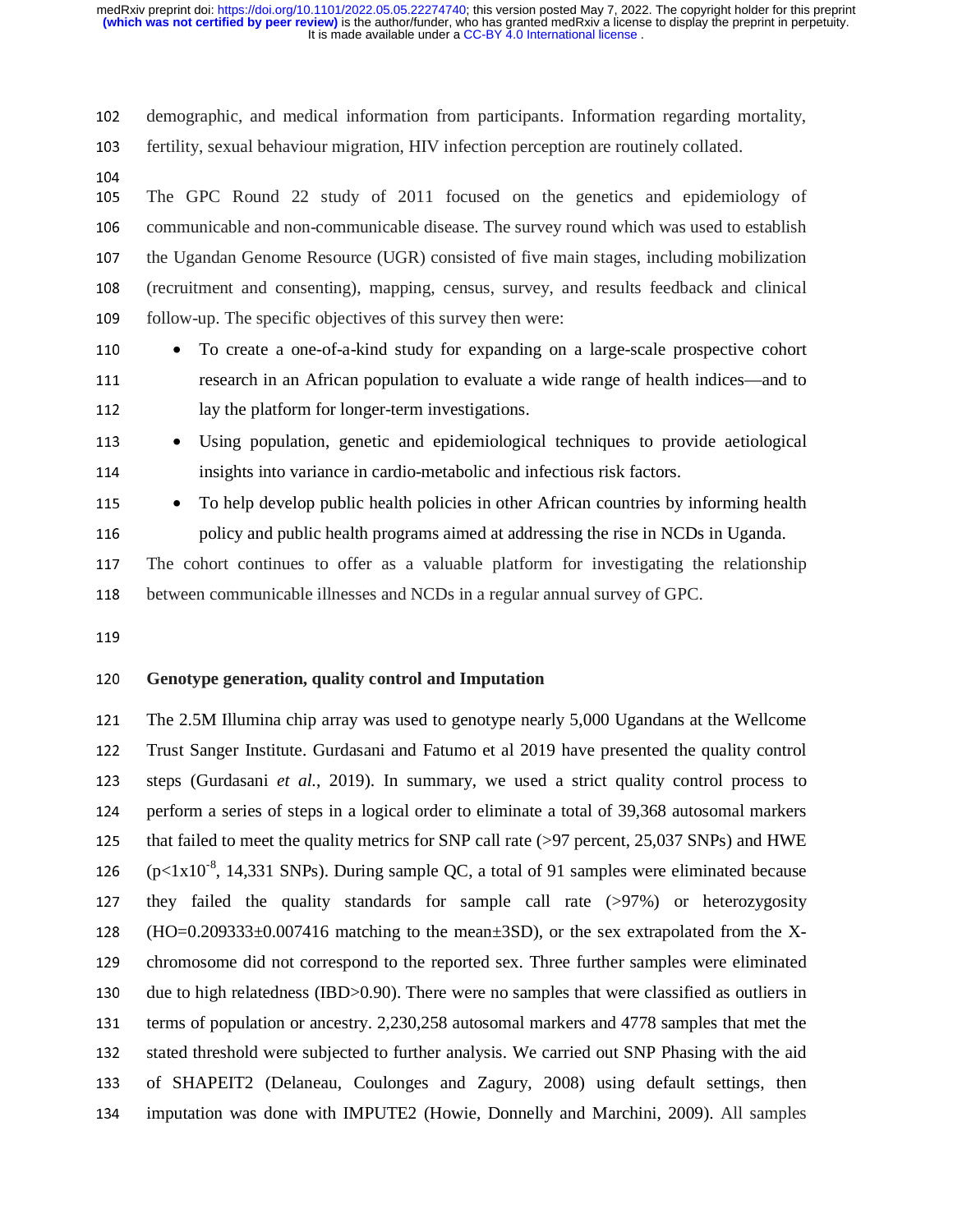135 were imputed with a combined reference that was created by combining the UG2G sequence 136 resource ( $n = 2,000$ , whole genome sequence data from the African Genome Variation 137 Project (n = 320),), and the 1000 Genomes phase 3 project (n = 2,504). The principal<br>138 components analysis plot for the GPC participants (n=4.778) was published (Gurdasani et al., components analysis plot for the GPC participants  $(n=4,778)$  was published (Gurdasani et al., 139 2019) and is shown here in supplementary material figure S1.

## <sup>141</sup>**Uganda 2000 Genomes (UG2G)**

142 The entire genomes of over 2,000 Ugandans from nine ethnolinguistic groups were<br>143 sequenced using the Illumina HiSeq 2000 with 75bp paired end reads at low coverage, with sequenced using the Illumina HiSeq 2000 with 75bp paired end reads at low coverage, with <sup>144</sup>an average coverage of 4x for each sample. 343 of these samples overlapped with people who 145 had already been genotyped. An automated quality control process was used to bring down<br>146 the data files that needs manual processing to ascertain the quality of BAM files produced. the data files that needs manual processing to ascertain the quality of BAM files produced. 147 This method was based on the one developed for the UK10K project (Walter *et al.*, 2015)<br>148 which used a set of algorithmically derived standards to determine summary data computed 148 which used a set of algorithmically derived standards to determine summary data computed<br>149 from the input BAMs. Any line that fell below the "fail" standard for any of the metrics was from the input BAMs. Any line that fell below the "fail" standard for any of the metrics was 150 deleted; while lines falling below the warn standard for any of the scores were manually <sup>151</sup>investigated; and any line that passes any of these scores was given a status of "pass". 152 Overall, we deleted fourteen samples from the study. Full detailed on the quality control and <sup>153</sup>how we computed the summary data has be described in Gurdasani *et al.*, 2019.

155

# <sup>156</sup>**Merging of Sequenced and Genotyped Data**

<sup>157</sup>We integrated sequenced and imputed genotyped data to produce an aggregated dataset to 158 boost power for discovery in a genome-wide association studies. Because cryptic and family<br>159 relatedness persisted across sequenced and genotyped data, we produced an aggregated <sup>159</sup>relatedness persisted across sequenced and genotyped data, we produced an aggregated 160 dataset for analysis instead of separately meta-analysing the data, because data would be<br>161 correlated rather than independent. As a result, conclusions from mixed model analysis that correlated rather than independent. As a result, conclusions from mixed model analysis that 162 explicitly model this relationship are more likely to be true. We examined and deleted any<br>163 consistent discrepancies between sequences and imputed genotype data after merging the <sup>163</sup>consistent discrepancies between sequences and imputed genotype data after merging the 164 two datasets. This was done by performing principal component analysis on the dataset to see <sup>165</sup>if there was any distinction by data modality (imputed genotype data vs. sequenced data) 166 among the 343 people who had their genotypes and sequences done in duplicate. On PCA,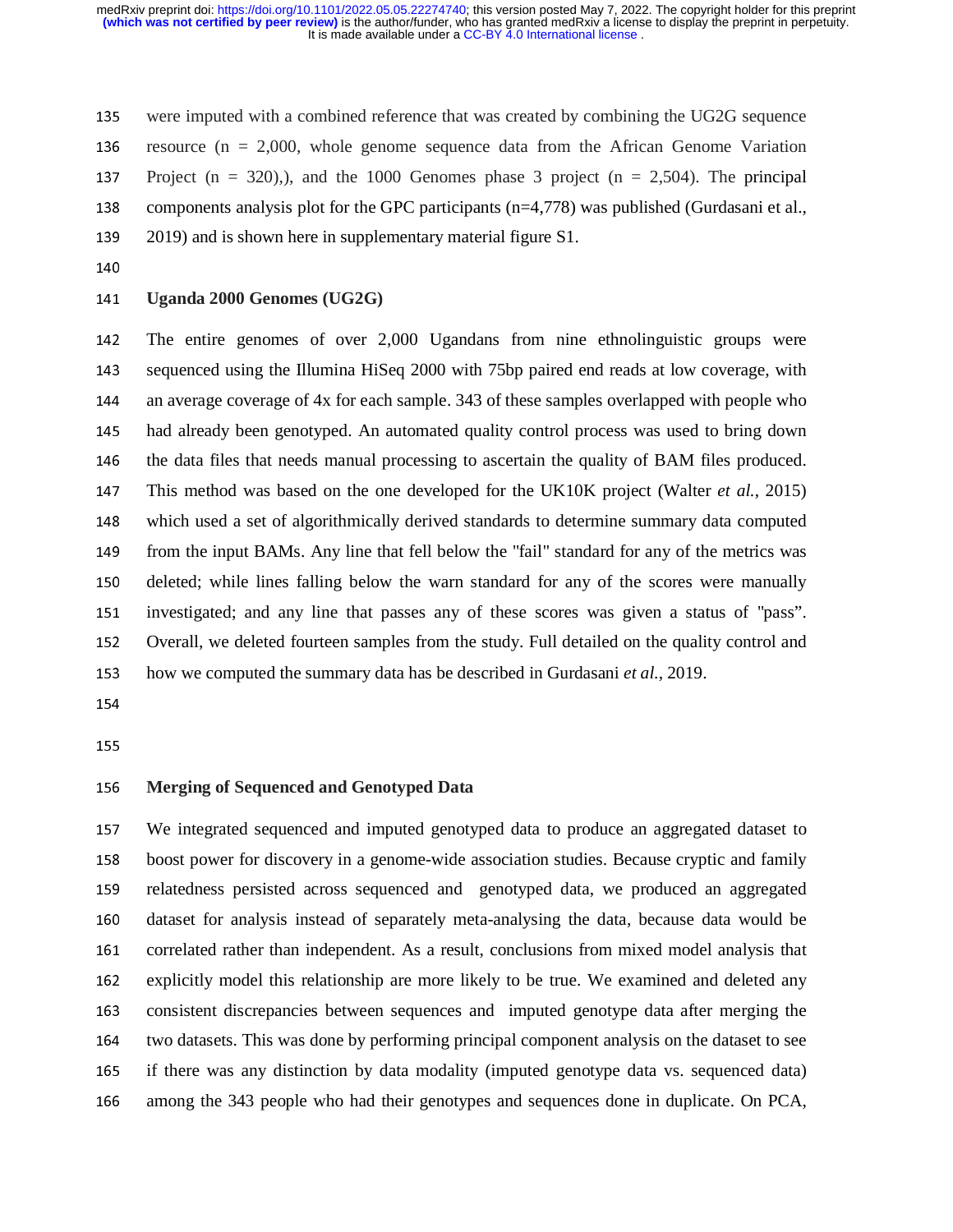167 we noticed a strong separation of genotype imputed and sequence data points. For these 343 <sup>168</sup>samples, we tested alternative concordance criteria between sequencing and imputed 169 genotype data, screening out SNPs with a concordance of 0.80 and 0.90 the dataset. We<br>170 discovered that to eliminate systematic effects detected between genotyping array and discovered that to eliminate systematic effects detected between genotyping array and 171 sequence data on PCA, a minimum concordance criterion of 0.90 was necessary.

173 There were no systematic changes between sequenced and genotyped data in PCAs after 174 excluding 904,283 SNPs that exhibited 90 percent consonance in genotypes between the<br>175 sequence and imputed genotype data. We examined the top ten PCs to confirm that sequence and imputed genotype data. We examined the top ten PCs to confirm that 176 systematic variations in the genomic data did not constitute an important axis of variation.

177

#### <sup>178</sup>**Phenotype and laboratory measurement**

179 During survey round 22 which was conducted in 2011, several phenotypes based on clinical 180 and physical examinations, laboratory tests, and self-reported questionnaires were collected 181 from the respondents (Table 1) and these respondents who are still known to be alive and 182 have not moved out of the GPC have been followed every year since then. A blood specimen<br>183 was analysed for non-fasting blood lipids, blood cell traits (mean cell haemoglobin, red cell was analysed for non-fasting blood lipids, blood cell traits (mean cell haemoglobin, red cell 184 count, white cell count, mean cell haemoglobin concentration, haemoglobin, packed cell 185 volume, mean cell volume and platelet), glycaemic characteristics, renal function, infectious 186 biomarkers (HIV, hepatitis B and C). Basic demographics such as age, sex, marital status, 187 and education level; anthropometrics such as BMI, weight, waist-to-hip ratio, height; blood<br>188 bressure measurements: and lifestyle information such as smoking status, physical activities. <sup>188</sup>pressure measurements; and lifestyle information such as smoking status, physical activities, 189 and diet; sexual health & reproductive behaviour; sex education, condom use, pregnancy & outcome, and number of offspring were also collected (Table 1). outcome, and number of offspring were also collected (Table 1).

191

# <sup>192</sup>**Genetic discoveries and polygenic prediction in UGR**

193 A case in point in the use of our rich African genomics and phenotypic data, we undertook<br>194 GWAS in 34 cardiometabolic traits including lipid, anthropometry traits, blood cell indices, GWAS in 34 cardiometabolic traits including lipid, anthropometry traits, blood cell indices, 195 HbA1c and reported novel loci associated with anthropometric, haematological, lipid, and<br>196 elvcaemic traits (Gurdasani *et al.*, 2019). In another study (Fatumo et al 2020 -eGFR), we <sup>196</sup>glycaemic traits (Gurdasani *et al.*, 2019). In another study (Fatumo et al 2020 -eGFR), we 197 reported the first ever GWAS of kidney function in continental Africa. Leveraging clinical 198 relatedness and correlations among phenotypes, we explored the power of multivariate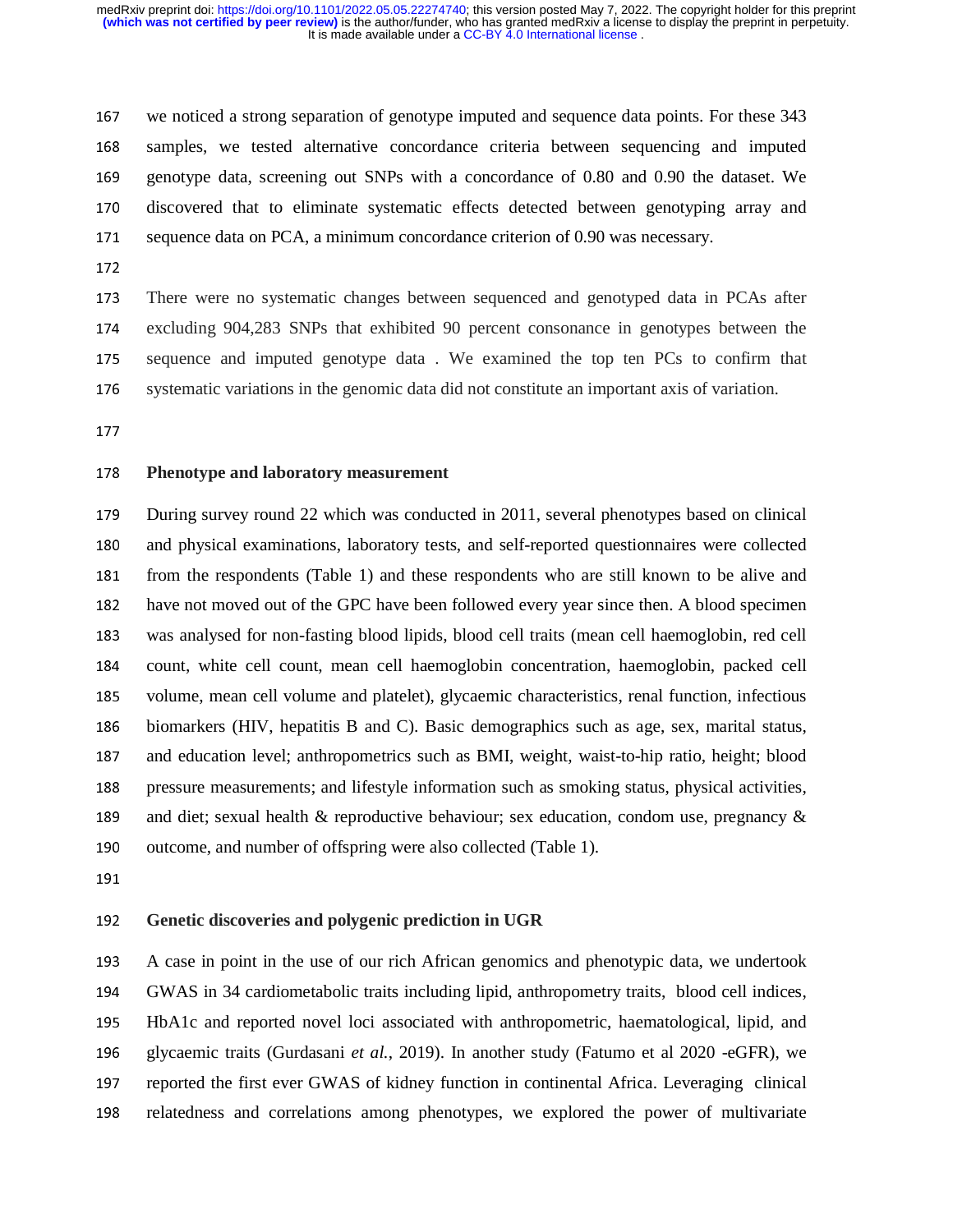<sup>199</sup>GWAS to identify genetic risk factors implicating pleiotropic effects in blood cell traits <sup>200</sup>(Fatumo *et al.*, 2019; Soremekun *et al.*, 2021), body shape (Nakabuye *et al.*, 2022) and liver 201 function. Recently, we showed that genetic risk score derived from data of African American<br>202 individuals enhance polygenic prediction of lipid traits and T2DM in Sub-Sahara African. but <sup>202</sup>individuals enhance polygenic prediction of lipid traits and T2DM in Sub-Sahara African, but 203 prediction varied greatly between another dataset from South Africa and our East African <sup>204</sup>genomic data (Chikowore *et al.*, 2022, Kamiza *et al.,* 2022). We have also demonstrated the <sup>205</sup>Mendelian randomisation evidence of relation between lipid trait and T2DM (Soremekun *et*  206 *al.*, 2022), metabolic traits and stroke (Fatumo *et al.*, 2021). Collectively, our studies show a<br>207 need for improved representation of Africans in genomic studies and ensuring the 207 need for improved representation of Africans in genomic studies and ensuring the<br>208 generalisation of findings for genomic medicine. This is further supported by findings from 208 generalisation of findings for genomic medicine. This is further supported by findings from<br>209 another study as well (Martin et al., 2017). The UGR data has also been used to create a another study as well (Martin et al., 2017). The UGR data has also been used to create a 210 genotype imputation reference panel using UG2G available from the Sanger Imputation<br>211 Service (imputation.sanger.ac.uk). Service (imputation.sanger.ac.uk).

- $212$ 212
- 213

#### <sup>214</sup>**Contribution to collaborative studies**

215 We contribute to global genetic studies through partnerships and consortia, such as the<br>216 African Partnership for Chronic Disease Research (APCDR), an international network of <sup>216</sup>African Partnership for Chronic Disease Research (APCDR), an international network of 217 research groups that collaborate to support and promote collaborative chronic disease 218 research across Africa. An initiative created in response to the changing distribution of 219 communicable diseases and the rising burden of noncommunicable diseases, as well as the<br>220 recognition that low- and middle-income countries (LMICs), including those in Sub-Saharan recognition that low- and middle-income countries (LMICs), including those in Sub-Saharan <sup>221</sup>Africa, will need to expand their health-care capacities to effectively respond to these <sup>222</sup>epidemiological transitions.

224 We combine research expertise with three other MRC Units (MRC Integrative Epidemiology<br>225 Unit. MRC Population Health Research Unit. and MRC Unit for Lifelong Health and Unit, MRC Population Health Research Unit, and MRC Unit for Lifelong Health and 226 Ageing) to investigate the potential to use Mendelian randomization (MR) to assess the<br>227 eeneralisability of existing drugs (e.g., statins, anti-diabetics, and anti-hypertensives) and <sup>227</sup>generalisability of existing drugs (e.g., statins, anti-diabetics, and anti-hypertensives) and 228 identify the potential to tailor drugs with pilot studies focusing on established 229 pharmacological targets to specific subpopulations (e.g. *CETP, HMGCR*) and to see how 230 changes in genetic architecture affect efficacy estimates in different groups.

231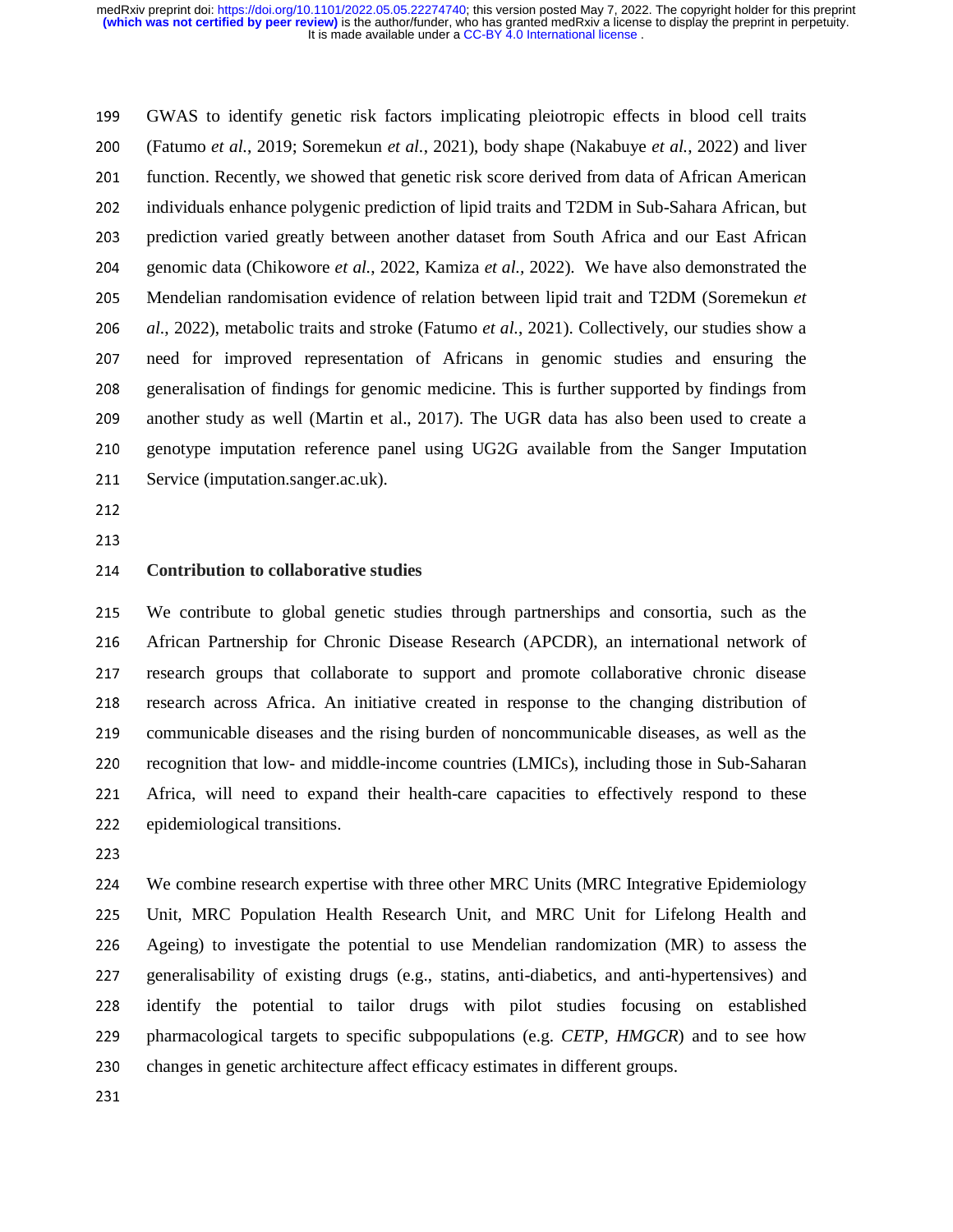<sup>232</sup>We are part of the CARDINAL (CARDiometabolic Disorders IN African-ancestry <sup>233</sup>PopuLations) which is study site of an NIH-funded Polygenic Risk Methods in Diverse 234 Populations (PRIMED) Consortium https://primedconsortium.org/. CARDINAL<br>235 (Adebamowo, C.A. *et al.*, 2022) aims to integrate phenotype and genomic datasets from <sup>235</sup>(Adebamowo, C.A. *et al.,* 2022) aims to integrate phenotype and genomic datasets from <sup>236</sup>50,000 African individuals from seven cohort studies and evaluate PRSs to develop a novel 237 method that considers ancestry-specific genomic regions to improve PRS prediction in 238 populations with genetic substructure.

240 Furthermore, we recently provided GWAS data to the Meta-Analyses of Glucose and Insulin-<br>241 Felated Variables Consortium (MAGIC) in order to find additional loci that influence 241 related Variables Consortium (MAGIC) in order to find additional loci that influence<br>242 elvcaemic and metabolic traits (Chen. J. et al 2021). We are aiming for opportunities to <sup>242</sup>glycaemic and metabolic traits (Chen, J. et al 2021). We are aiming for opportunities to 243 contribute key phenotypes such as lipids, blood cell traits, kidney, etc to other consortia. For<br>244 GBMI we will contribute all phenotype in Table 1 when require, including opportunity to <sup>244</sup>GBMI we will contribute all phenotype in Table 1 when require, including opportunity to 245 measure not previously collected phenotype using resources in our organisation. We believe<br>246 that team science allows scientists to make the most progress toward breakthrough that team science allows scientists to make the most progress toward breakthrough 247 discoveries that benefit human health.<br>248

248

# 249 **Future directions**<br>250 The GPC is an action

The GPC is an active cohort of more than 22,000 participants. Genotype and sequence data is 251 available for  $6,657$  respondents (N=5,000, 2,000 and 343 for genotype, sequence and 252 overlapping samples respectively). We hope to genotype more samples to add on this overlapping samples respectively). We hope to genotype more samples to add on this 253 resource. We also hope to sequence more samples at higher coverage in order to provide a<br>254 reference panel with increased genome coverage. We also hope to extend our research into 254 reference panel with increased genome coverage. We also hope to extend our research into<br>255 proteomics, metabolomics and single cell genomics in order to gain insights into the different <sup>255</sup>proteomics, metabolomics and single cell genomics in order to gain insights into the different 256 mechanisms and pathways that could be implicated in different disease processes.<br>257

#### <sup>258</sup>**Data access and sharing of the UGR data**

259 Request for resources and information should be directed to UGR's Data Access Committee<br>260 (DAC) via the Lead Contact. Dr. Segun Fatumo (segun.fatumo@mrcuganda.org: (DAC) via the Lead Contact, Dr. Segun Fatumo (segun.fatumo@mrcuganda.org; 261 segun.fatumo@lshtm.ac.uk). UGR's individual level data, genotype and sequence data are 262 available under managed access to researchers. Requests for access will be granted for all 263 research consistent with the consent provided by participants. This would include any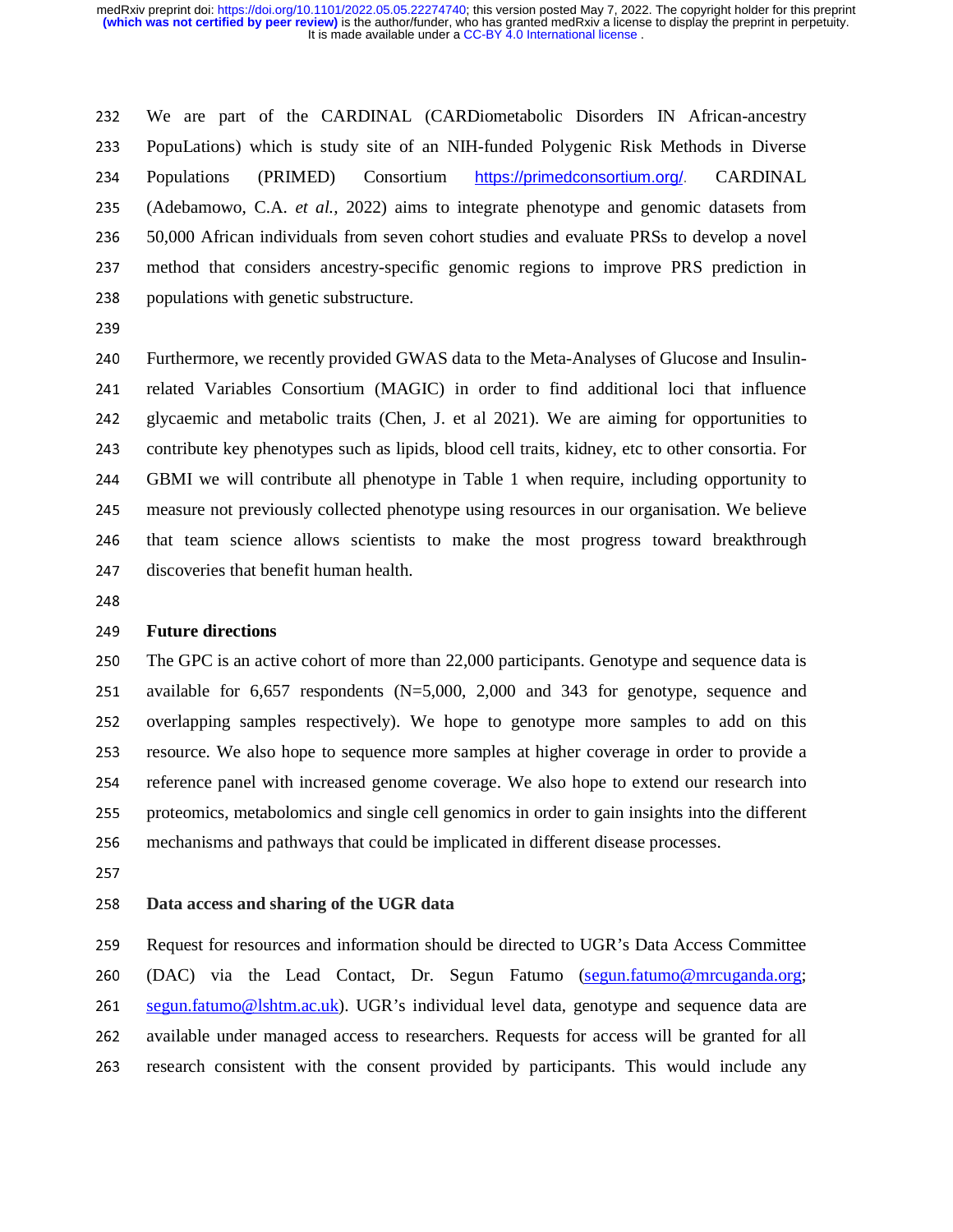<sup>264</sup>research in the context of health and disease, that does not involve identifying the participants  $265$  in any way.

266

<sup>267</sup>The array and low and high depth sequence data have been deposited at the European 268 Genome-phenome Archive (EGA, https://www.ebi.ac.uk/ega/, accession numbers <sup>269</sup>EGAS00001001558/EGAD00010000965, EGAS00001000545/EGAD00001001639 and <sup>270</sup>EGAS00001000545/EGAD00001005346 respectively. Requests for access to data may be 271 directed to segun.fatumo@mrcuganda.org. Applications are reviewed by data access 272 committee (DAC) and access is granted if the request is consistent with the consent provided 273 by participants. The data producers may be consulted by the DAC to evaluate potential<br>274 ethical conflicts. Requestors also sign an agreement which governs the terms on which access <sup>274</sup>ethical conflicts. Requestors also sign an agreement which governs the terms on which access 275 to data is granted.

However, full GWAS summary statistics of UGR is freely available on GWAS catalog https://www.ebi.ac.uk/gwas/ with study accssion numbers: GCST009041 (Eosinophil 279 counts), GCST009042 (Total cholesterol levels), GCST009043 (LDL cholesterol levels),<br>280 GCST0090414 (HDL cholesterol levels), GCST009045 (Triglyceride levels), 280 GCST0090414 (HDL cholesterol levels), GCST009045 (Triglyceride levels), GCST009046(Aspartate aminotransferase levels), GCST009047 (Alanine aminotransferase levels), GCST009048 (Serum albumin levels), GCST009049 (Serum alkaline phosphatase levels), GCST009050 (Gamma glutamyl transferase levels) , GCST009051 (Bilirubin levels) , GCST009052 (Diastolic blood pressure) GCST009053 (Systolic blood pressure), GCST009054 (Hemoglobin A1c levels) , GCST009055 (Height), GCST009056 (Weight), 286 GCST009057 (Body mass index), GCST009058 (Waist circumference), GCST009059 (Hip<br>287 circumference). GCST009060 (Waist-hip ratio). GCST009061 (White blood cell count). circumference), GCST009060 (Waist-hip ratio), GCST009061 (White blood cell count), GCST009062 (Red blood cell count), GCST009063 (mean corpuscular hemoglobin), GCST009064 (mean corpuscular hemoglobin concentration), GCST009065 (mean 290 corpuscular volume), GCST009032 (red blood cell distribution width), GCST009033<br>291 (hematocrit), GCST009034 (hemoglobin measurement), GCST009035 (mean platelet (hematocrit), GCST009034 (hemoglobin measurement), GCST009035 (mean platelet 292 volume), GCST009036 (platelet count), GCST009037 (lymphocyte count), GCST009038 (monocyte count), GCST009039 (basophil count), GCST009040 (neutrophil count)

#### <sup>295</sup>**Conclusions**

<sup>296</sup>The Uganda Genome Resource is designed to make direct impact in biomedical and genetic 297 research of health and disease in Uganda, Africa and globally. UGR has become one of the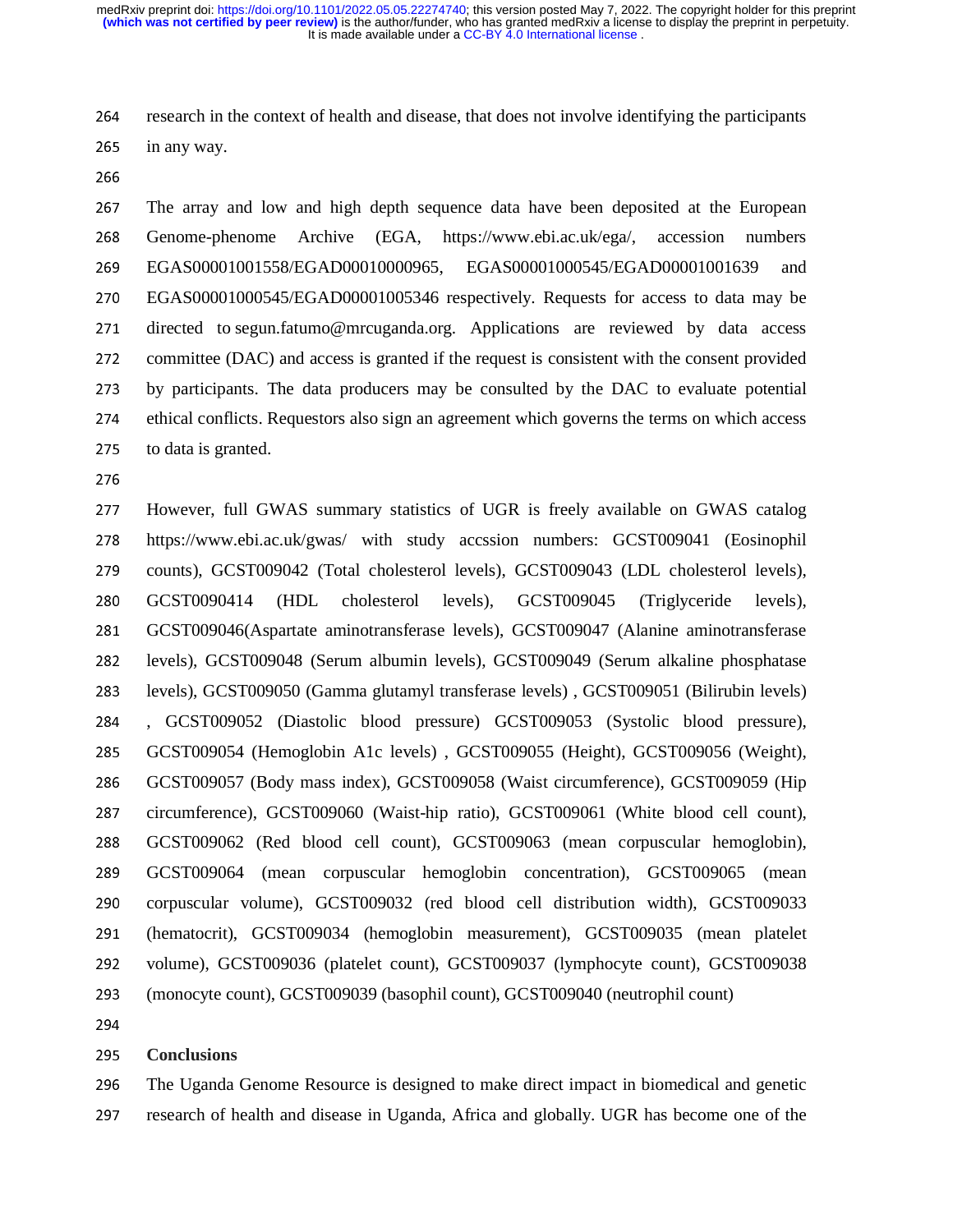<sup>298</sup>model genomic resources in Africa and offers training opportunities to researchers from <sup>299</sup>Uganda and the world at large. Here we present an overview of the UGR, showcase its broad 300 range of phenotypic data, and highlights the genetic discoveries from UGR till date. In the<br>301 next few years, UGR will continue to grow in sample size, and include proteomics, 301 next few years, UGR will continue to grow in sample size, and include proteomics, <br>302 metabolomics and single-cell genomic studies. metabolomics, and single-cell genomic studies.

304

<sup>305</sup>**Ethics** 

306 The study was approved by the Science and Ethics Committee of the Uganda Virus Research<br>307 Institute Research (UVRI) and Ethics Committee (UVRI-REC #HS 1978) and the Uganda

Institute Research (UVRI) and Ethics Committee (UVRI-REC #HS 1978) and the Uganda

308 National Council for Science and Technology (UNCST #SS 4283) and the East of England-<br>309 Cambridge South (formerly Cambridgeshire 4) NHS Research Ethics Committee UK

<sup>309</sup>Cambridge South (formerly Cambridgeshire 4) NHS Research Ethics Committee UK

310

- 312
- 313
- 
- 315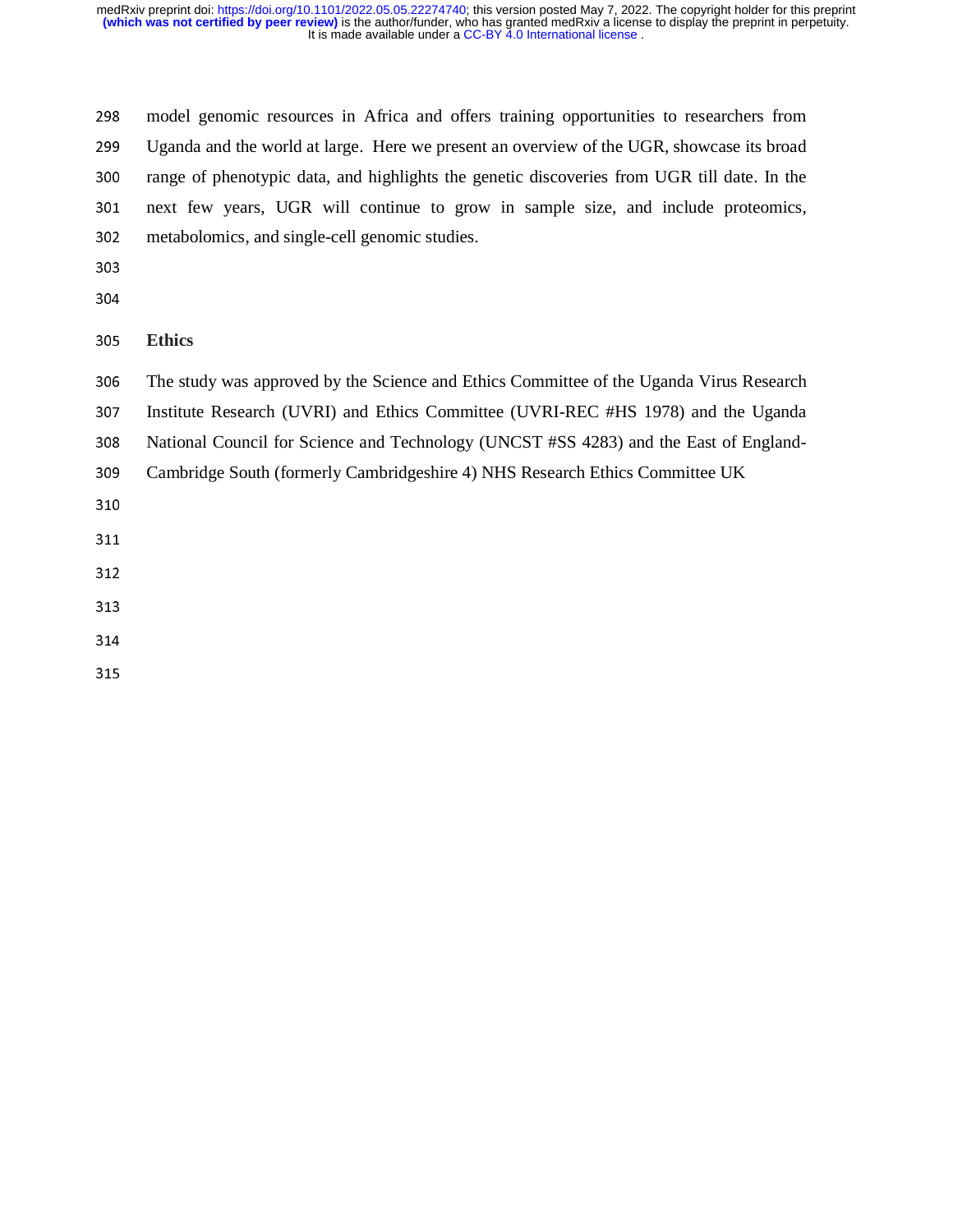| Characteristic                               | All                                  | <b>Males</b>                          | Female                                 |
|----------------------------------------------|--------------------------------------|---------------------------------------|----------------------------------------|
|                                              | $(n=7833)$                           | $(n=3425)$                            | $(n=4404)$                             |
| Number of individuals interviewed, N         | 7833                                 | 3425                                  | 4404                                   |
| Age (years), median (IQR)                    | $30(17-46)$                          | $27(17-44)$                           | $31(19-47)$                            |
| Age group (years), $N(\%$ )                  |                                      |                                       |                                        |
| 13-19                                        | 2398 (30.6)                          | 1218 (35.6)                           | 1180(26.8)                             |
| 20-29                                        | 1475 (18.8)                          | 612 (17.9)                            | 863 (19.6)                             |
| 30-39                                        | 1311 (16.8)                          | 495 (14.5)                            | 816 (18.5)                             |
| 40-49                                        | 1047 (13.4)                          | 439 (12.8)                            | 608 (13.8)                             |
| 50-59                                        | 711(9.1)                             | 297(8.7)                              | 414 (9.4)                              |
| $60+$                                        | 887 (11.3)                           | 364 (10.6)                            | 523 (11.9)                             |
| BMI (kg/m2), mean $+/-$ SD                   | $21.2 \pm 3.83$                      | $20.1 \pm 3.11$                       | $22.0 \pm 4.13$                        |
| <b>BMI</b> Classification, N(%)              |                                      |                                       |                                        |
| Underweight                                  | 1712 (22.6)                          | 1031(30.4)                            | 681 (16.3)                             |
| Normal                                       | 4919 (65.0)                          | 2188 (64.4)                           | 2731 (65.4)                            |
| Overweight                                   | 739 (9.8)                            | 156(4.6)                              | 583 (14.0)                             |
| Obese                                        | 201(2.6)                             | 21(0.6)                               | 180(4.3)                               |
| Smoking Status, N(%)                         |                                      |                                       |                                        |
| <b>Current Smoker</b>                        | 641 (8.2)                            | 553 (16.2)                            | 88 (2.0)                               |
| Ex-Smoker                                    | 194(2.5)                             | 169(4.9)                              | 25(0.6)                                |
| Never smoked                                 | 6990 (89.3)                          | 2700 (78.9)                           | 4290 (97.4)                            |
| Alcohol Consumption, N(%)                    |                                      |                                       |                                        |
| Never or no alcohol use                      | 5040 (70.1)                          | 2052(64.6)                            | 2988 (74.4)                            |
| Infrequent current drinker                   | 537(7.5)                             | 165(5.2)                              | 372(9.3)                               |
| Frequent current drinker                     | 1618 (22.5)                          | 961 (30.2)                            | 657(16.4)                              |
| <b>Cardio metabolic Quantitative</b>         |                                      |                                       |                                        |
| measurements (mean $\pm$ SD)                 |                                      |                                       |                                        |
| TC (mmol/L), mean $\pm$ SD                   | $3.5 \pm 0.98$                       | $3.3 \pm 0.91$                        | $3.7 \pm 1.00$                         |
| $HDL$ (mmol/L), mean $\pm$ SD                | $1.0 \pm 0.41$                       | $0.9 \pm 0.42$                        | $1.0 \pm 0.40$                         |
| LDL (mmol/L), mean $\pm$ SD                  | $2.0 \pm 0.77$                       | $1.8 \pm 0.63$                        | $2.1 \pm 0.80$                         |
| Albumin, mean $\pm$ SD                       | $41.3 \pm 4.10$                      | $41.8 \pm 4.15$                       | $40.9 \pm 4.02$                        |
| HbA1c, mean $\pm$ SD                         | $3.3 \pm 0.68$                       | $3.3 \pm 0.69$                        | $3.3 \pm 0.73$                         |
| TG (mmol/L), mean $\pm$ SD                   | $1.2 \pm 0.61$                       | $1.1 \pm 0.61$                        | $1.2 \pm 0.62$                         |
| ALT, median (IQR)                            | $14.0(17.8-22.9)$                    | $19.4(15.6-25.1)$                     | $13.0(16.4-21.3)$                      |
| ALK, median (IQR)                            | 71.3 (92.5-144.1)                    | 74.3 (96.8-208.0)                     | 68.5 (89.5-123.1)                      |
| AST, median (IQR)                            | $21.2(25.1-30.4)$                    | 23.8 (28.0-33.0)<br>$15.6(21.6-33.0)$ | $19.8(23.1-27.4)$                      |
| GGT, median (IQR)<br>Bilirubin, median (IQR) | $13.5(18.7-28.0)$<br>$5.2(7.7-12.0)$ | $5.92(8.9-14.2)$                      | $12.2(17.0-24.2)$<br>$4.8(6.9.0-10.5)$ |
|                                              |                                      |                                       |                                        |
| <b>Anthropometric Measurements</b>           |                                      |                                       |                                        |
| Weight (kg), mean $\pm$ SD                   | $52.6 \pm 11.35$                     | $52.4 \pm 11.37$                      | $52.7 \pm 11.33$                       |
| Height (cm), mean $\pm$ SD                   | $157.2 \pm 9.19$                     | $160.7 \pm 10.54$                     | $154.5 \pm 6.83$                       |
| SBP (mmHg), mean $\pm$ SD                    | $122.4 \pm 17.0$                     | $123.5 \pm 16.2$                      | $121.6 \pm 17.51$                      |
| DBP (mmHg), mean $\pm$ SD                    | $74.2 \pm 10.26$                     | $73.5 \pm 10.39$                      | $74.7 \pm 10.12$                       |
| Anaemia                                      |                                      |                                       |                                        |
| <b>WBC</b>                                   | $5.1 \pm 1.51$                       | $5.1 \pm 1.58$                        | $5.1 \pm 1.58$                         |
|                                              |                                      |                                       |                                        |

# <sup>316</sup>**Table 1:** Sample characteristics of UGR participants at baseline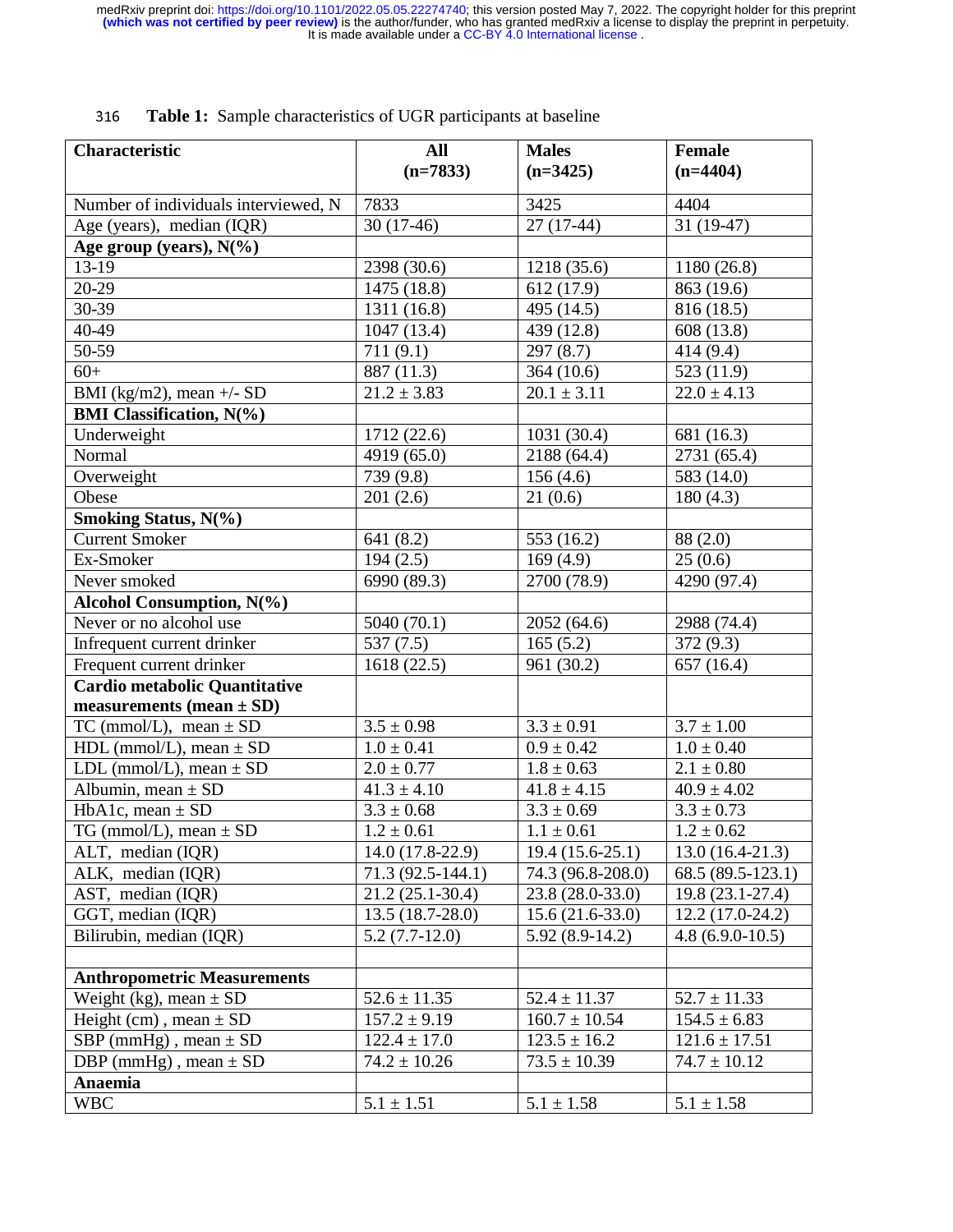| $\rm RBC$                                | $4.7 \pm 0.62$   | $4.9 \pm 0.65$   | $4.6 \pm 0.56$           |
|------------------------------------------|------------------|------------------|--------------------------|
| HGB                                      | $13.6 \pm 1.62$  | $14.2 \pm 1.74$  | $13.1 \pm 1.33$          |
| <b>WHR</b>                               | $0.85 \pm 0.16$  | $0.86 \pm 0.17$  | $0.8 \pm 0.16$           |
| <b>MCH</b>                               | $28.9 \pm 2.91$  | $29.1 \pm 2.92$  | $28.8 \pm 2.90$          |
| <b>MCHC</b>                              | $33.7 \pm 1.19$  | $33.7 \pm 1.24$  | $33.7 \pm 1.15$          |
| <b>RDW</b>                               | $13.1 \pm 1.34$  | $13.1 \pm 1.40$  | $13.1 \pm 1.29$          |
| <b>MPV</b>                               | $8.7 \pm 0.83$   | $8.7 \pm 0.83$   | $8.7 \pm 0.82$           |
| Platelet count (PLT)                     | $216.9 \pm 77.7$ | $207.9 \pm 77.3$ | $223.9 \pm 77.30$        |
| Lymphocytes                              | $2.4 \pm 0.83$   | $2.5 \pm 0.92$   | $2.4 \pm 0.76$           |
| Monocytes                                | $0.3 \pm 0.12$   | $0.29 \pm 0.14$  | $0.3 \pm 0.11$           |
| <b>Basophils</b>                         | $0.05 \pm 0.04$  | $0.05 \pm 0.42$  | $0.05 \pm 1.58$          |
| Neutrophils                              | $1.9 \pm 0.86$   | $1.9 \pm 0.84$   | $2.0\pm0.88$             |
| Eosinophils                              | $0.35 \pm 0.39$  | $0.4 \pm 0.40$   | $0.3 \pm 0.39$           |
|                                          |                  |                  |                          |
| Vaccination                              |                  |                  |                          |
| Received BCG vaccine, N(%)               |                  |                  |                          |
| Yes                                      | 1421 (18.2)      | 631 (18.4)       | 790 (18.0)               |
| No                                       | 553 $(7.1)$      | 221(6.5)         | 332(7.5)                 |
| Don't know                               | 5850 (74.8)      | 2570(75.1)       | 3280 (74.5)              |
| Received Oral Polio vaccine, N(%)        |                  |                  |                          |
| Yes                                      | 1398 (17.9)      | 612(17.9)        | 786 (17.9)               |
| N <sub>o</sub>                           | 578 (7.4)        | 237(6.9)         | 341 (7.8)                |
| Don't know                               | 5848 (74.7)      | 2573 (75.2)      | 3275 (74.7)              |
| Received DPT vaccine, $N(\%)$            |                  |                  |                          |
| Yes                                      | 1415(18.1)       | 626(18.3)        | 789 (17.9)               |
| N <sub>o</sub>                           | 541 (6.9)        | 212(6.2)         | 329(7.5)                 |
| Don't know                               | 5868 (75.0)      | 2584 (75.5)      | 3284 (74.6)              |
| Received Measles vaccine, N(%)           |                  |                  |                          |
| Yes                                      | 1561 (20.0)      | 685 (20.0)       | 876 (19.9)               |
| N <sub>o</sub>                           | 561(7.2)         | 226(6.6)         | 335(7.6)                 |
| Don't know                               | 5702 (72.9)      | 2511 (73.4)      | 3191 (72.5)              |
| Received TB vaccine, $N(\%)$             |                  |                  |                          |
| Yes                                      | 54(0.7)          | 22(0.6)          | 32(0.7)                  |
| N <sub>0</sub>                           | 7326 (92.5)      | 3131 (91.5)      | $\overline{4105}$ (93.2) |
| Don't know                               | 535 $(6.8)$      | 269(7.9)         | 266(6.1)                 |
| Received Hepatitis B vaccine, $N(\%)$    |                  |                  |                          |
| Yes                                      | 54 (0.69)        | 22(0.6)          | 32(0.7)                  |
| N <sub>o</sub>                           | 7258 (92.8)      | 3141 (91.8)      | 4117 (93.5)              |
| Don't know                               | 513 (6.56)       | 259(7.6)         | 254(5.8)                 |
| Received Tetanus vaccine, N(%)           |                  |                  |                          |
| Yes                                      | 1881 (24.0)      | 9(0.3)           | 1872 (42.5)              |
| No                                       | 5462 (69.8)      | 3154 (92.2)      | 2308 (52.4)              |
| Don't know                               | 482(6.2)         | 259(7.6)         | 223(5.1)                 |
| <b>Received Tetanus booster vaccine,</b> |                  |                  |                          |
| $N(\%)$                                  |                  |                  |                          |
| Yes                                      | 1285 (16.4)      | 298 (8.7)        | 987 (22.4)               |
| N <sub>o</sub>                           | 6044 (77.3)      | 2863 (83.7)      | 3181 (72.3)              |
| Don't know                               | 495 (6.3)        | 260(7.6)         | 235(5.3)                 |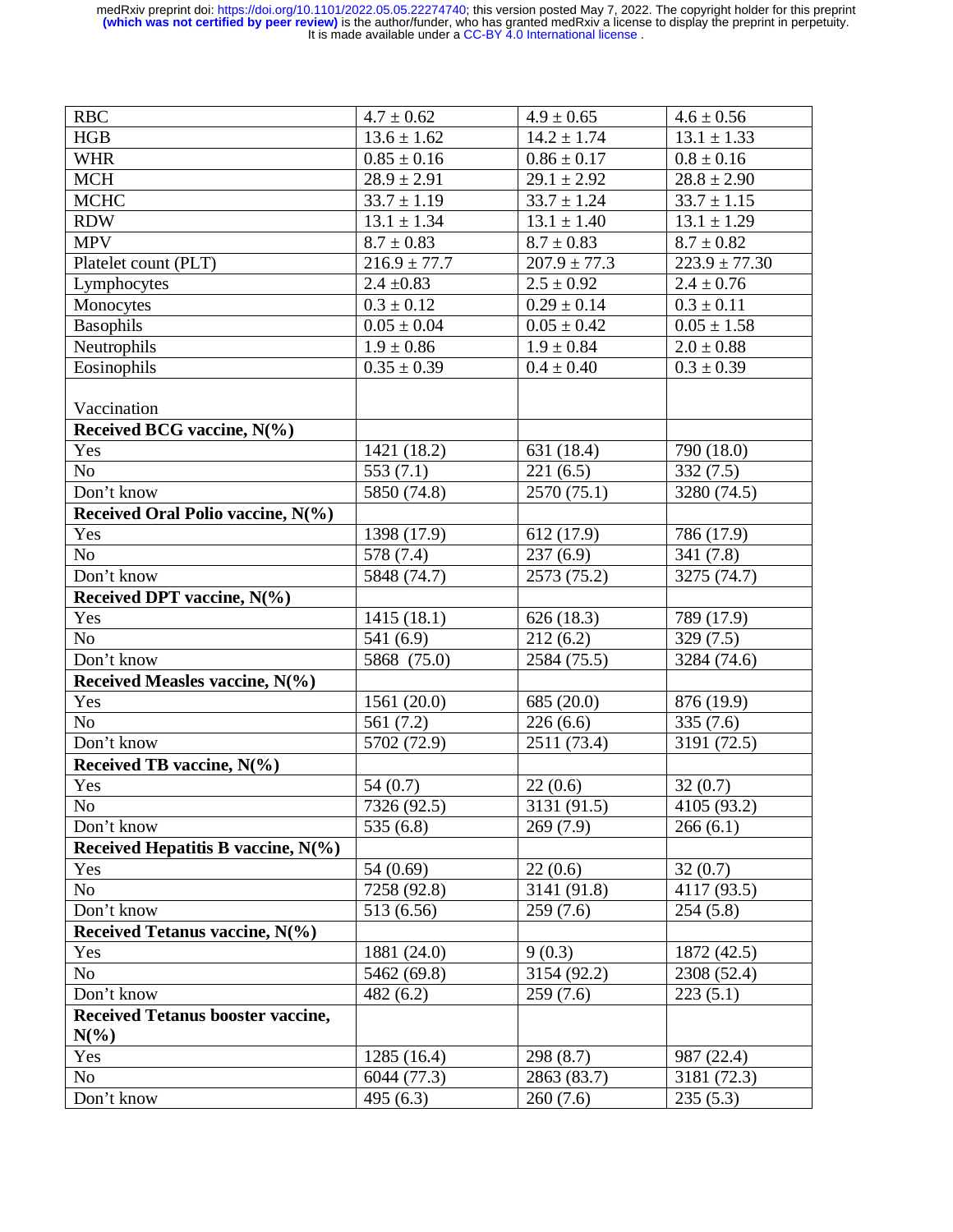| Received Rabies vaccine, N(%)  |             |             |             |
|--------------------------------|-------------|-------------|-------------|
| Yes                            | 46(0.6)     | 17(0.5)     | 290.7       |
| No                             | 7268 (92.9) | 3138 (91.7) | 4130 (93.8) |
| Don't know                     | 511(6.5)    | 257(7.8)    | 244(5.5)    |
| <b>Self-report of diseases</b> |             |             |             |
| Hypertension, $N(\% )$         |             |             |             |
| Hypertensive                   | 487(6.2)    | 130(3.8)    | 357(8.1)    |
| Normal                         | 7338 (93.8) | 3292 (96.2) | 4046 (91.9) |
| Diabetes, $N(\%)$              |             |             |             |
| Diabetic                       | 102(1.3)    | 44(1.3)     | 58(1.3)     |
| Normal                         | 7723 (98.7) | 3378 (98.7) | 4345 (98.7) |
| <b>Blood test results</b>      |             |             |             |
| HIV status, $N$ $(\%$          |             |             |             |
| Negative                       | 7185 (92.4) | 3197 (94.0) | 3988 (91.1) |
| Positive                       | 593 (7.6)   | 204(6.0)    | 389 (8.9)   |
| Hepatitis B, N $(\%)$          |             |             |             |
| Negative                       | 7536 (97.3) | 3268 (96.5) | 4268 (97.9) |
| Positive                       | 210(2.7)    | 117(3.5)    | 93(2.1)     |
| Hepatitis C, N $(\%)$          |             |             |             |
| Negative                       | 7536 (97.3) | 3268 (96.5) | 4268 (97.9) |
| Positive                       | 210(2.7)    | 117(3.5)    | 93(2.1)     |

317<br>318 318 SD, standard deviation; TC, Total Cholesterol; LDL, Low-density lipoprotein; TG, 319 Triglycerides; HDL, High-density lipoprotein; ALT, Alanine aminotransferase ; AST, 319 Triglycerides; HDL, High-density lipoprotein; ALT, Alanine aminotransferase ; AST, 320 Aspartate aminotransferase ; ALP, Alkaline phosphatase; GGT, Gamma glutamyltransferase; 320 Aspartate aminotransferase ; ALP, Alkaline phosphatase; GGT, Gamma glutamyltransferase; 321 DBP, diastolic blood pressure: SBP, systolic blood pressure: BMI, Body mass index: WHR, 321 DBP, diastolic blood pressure; SBP, systolic blood pressure; BMI, Body mass index; WHR, 322 Waist-Hip Ratio; WBC, White blood cell, RBC, Red blood cell, MCV, mean corpuscular 322 Waist-Hip Ratio; WBC, White blood cell, RBC, Red blood cell, MCV, mean corpuscular volume; MCH, mean corpuscular haemoglobin; MCHC, mean corpuscular hemoglobin 323 volume; MCH, mean corpuscular haemoglobin; MCHC, mean corpuscular hemoglobin<br>324 concentration; RDW, red blood cell distribution width; DPT, Diphtheria, pertussis and 324 concentration; RDW, red blood cell distribution width; DPT, Diphtheria, pertussis and tetanus vaccine tetanus vaccine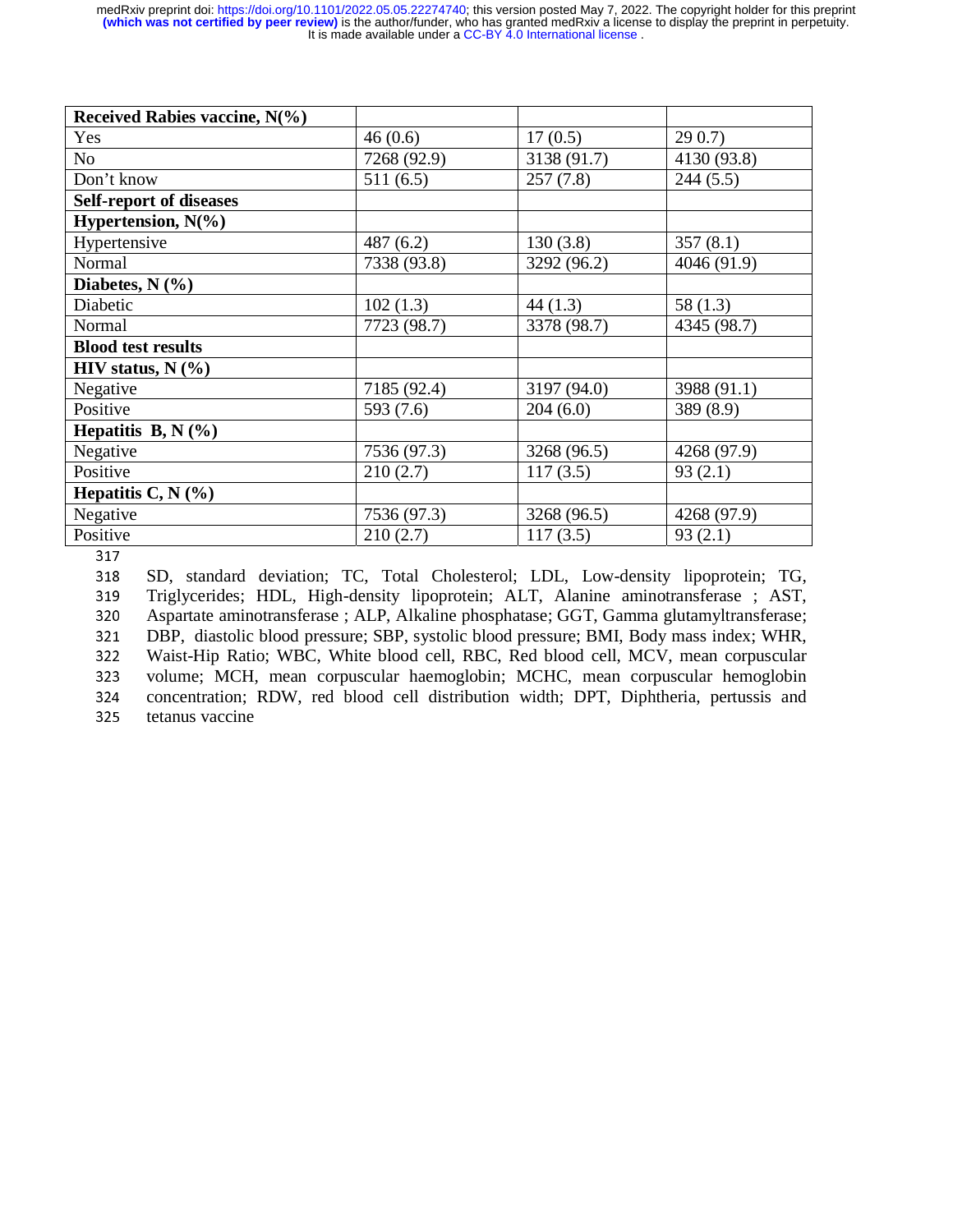# **Reference**

Asiki, G. *et al.* (2013) 'The general population cohort in rural south-western Uganda: a platform for communicable and non-communicable disease studies.', *International journal of epidemiology*, 42(1), pp. 129–141. doi: 10.1093/ije/dys234.

Chikowore, T. *et al.* (2022) 'Polygenic Prediction of Type 2 Diabetes in Africa.', *Diabetes care*, 45(3), pp. 717–723. doi: 10.2337/dc21-0365.

Delaneau, O., Coulonges, C. and Zagury, J.-F. (2008) 'Shape-IT: new rapid and accurate algorithm for haplotype inference', *BMC Bioinformatics*, 9(1), p. 540. doi: 10.1186/1471- 2105-9-540.

Fatumo, S. *et al.* (2019) 'Complimentary methods for multivariate genome-wide association study identify new susceptibility genes for blood cell traits', *Frontiers in Genetics*, 10(APR), pp. 1–13. doi: 10.3389/fgene.2019.00334.

Fatumo, S. *et al.* (2021) 'Metabolic Traits and Stroke Risk in Individuals of African Ancestry: Mendelian Randomization Analysis', *Stroke*. American Heart Association, 0(0), p. STROKEAHA.121.034747. doi: 10.1161/STROKEAHA.121.034747.

Fatumo, S. *et al.* (2022) 'A roadmap to increase diversity in genomic studies', *Nature Medicine*, 28(2), pp. 243–250. doi: 10.1038/s41591-021-01672-4.

Fatumo, S., Chikowore, T. and Kuchenbaecker, K. (2022) 'Editorial: Genetics of Complex Traits and Diseases From Under-Represented Populations ', *Frontiers in Genetics* . Available at: https://www.frontiersin.org/article/10.3389/fgene.2021.817683.

Gurdasani, D. *et al.* (2019) 'Uganda Genome Resource Enables Insights into Population History and Genomic Discovery in Africa', *Cell*, 179(4), pp. 984-1002.e36. doi: 10.1016/j.cell.2019.10.004.

Howie, B. N., Donnelly, P. and Marchini, J. (2009) 'A Flexible and Accurate Genotype Imputation Method for the Next Generation of Genome-Wide Association Studies', *PLOS Genetics*. Public Library of Science, 5(6), p. e1000529. Available at: https://doi.org/10.1371/journal.pgen.1000529.

Nakabuye, M. *et al.* (2022) 'Genetic loci implicated in meta-analysis of body shape in Africans', *Nutrition, Metabolism and Cardiovascular Diseases*. doi: https://doi.org/10.1016/j.numecd.2022.03.010.

Soremekun, O. *et al.* (2021) 'Genome-Wide Association and Mendelian Randomization Analysis Reveal the Causal Relationship Between White Blood Cell Subtypes and Asthma in Africans ', *Frontiers in Genetics* . Available at: https://www.frontiersin.org/article/10.3389/fgene.2021.749415.

Soremekun, O. *et al.* (2022) 'Lipid traits and type 2 diabetes risk in African ancestry individuals: A Mendelian Randomization study', *eBioMedicine*, 78, p. 103953. doi: https://doi.org/10.1016/j.ebiom.2022.103953.

Walter, K. *et al.* (2015) 'The UK10K project identifies rare variants in health and disease', *Nature*, 526(7571), pp. 82–90. doi: 10.1038/nature14962.

Martin, A.R., Gignoux, C.R., Walters, R.K., Wojcik, G.L., Neale, B.M., Gravel, S., Daly, M.J., Bustamante, C.D. and Kenny, E.E., 2017. Human demographic history impacts genetic